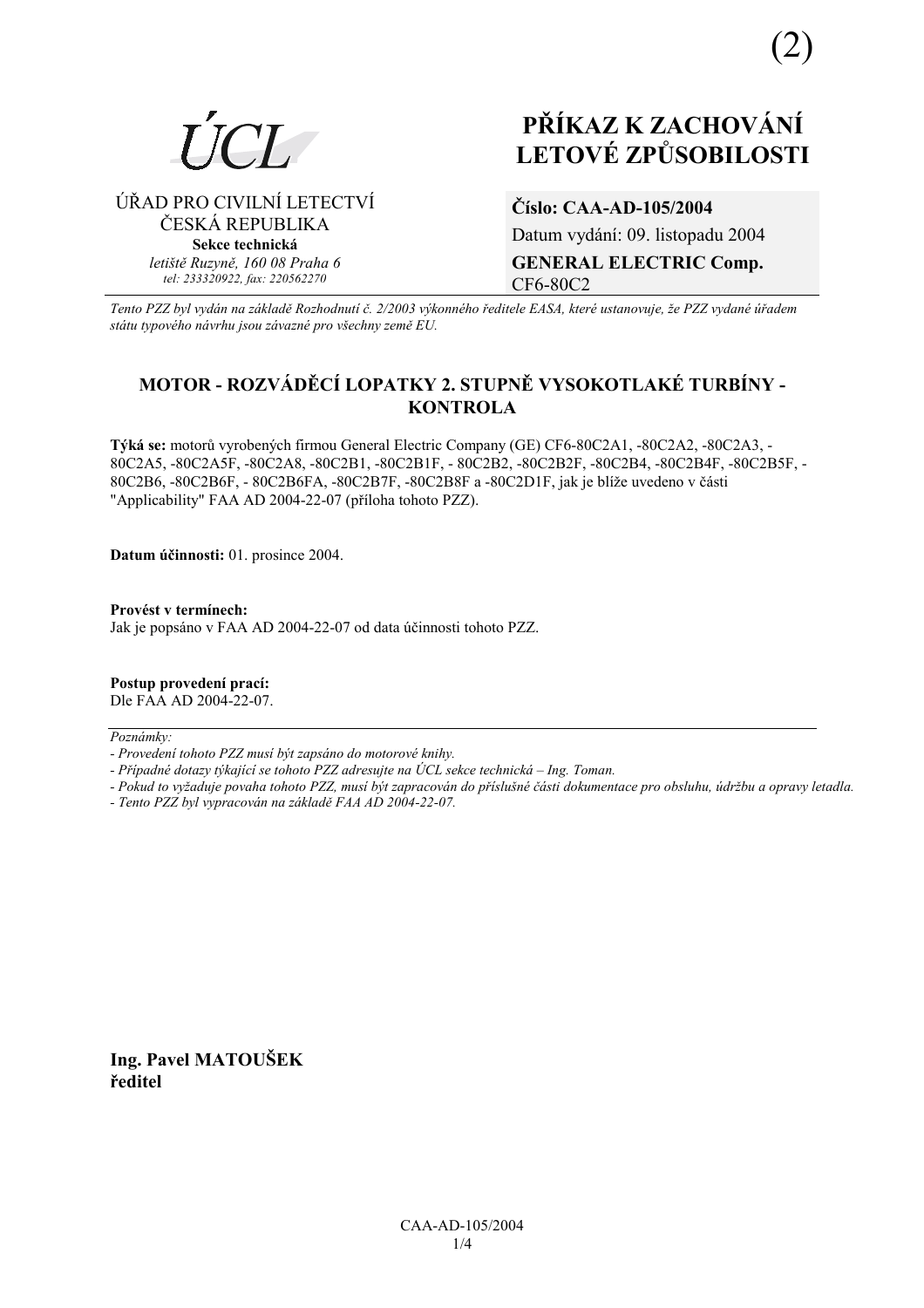#### **2004-22-07 General Electric Company**: Amendment 39-13835. Docket No. 2003-NE-43-AD.

# **Effective Date**

(a) This airworthiness directive (AD) becomes effective December 1, 2004.

# **Affected ADs**

(b) None.

# **Applicability**

(c) This AD applies to General Electric Company (GE) CF6-80C2A1, -80C2A2, -80C2A3, -80C2A5, - 80C2A5F, -80C2A8, -80C2B1, -80C2B1F, - 80C2B2, -80C2B2F, -80C2B4, -80C2B4F, -80C2B5F, -80C2B6, - 80C2B6F, - 80C2B6FA, -80C2B7F, -80C2B8F, and -80C2D1F turbofan engines, with the part numbers (P/Ns) of high pressure turbine (HPT) stage 2 nozzle guide vanes (HPT S2 NGVs) listed in the following Table 1, installed:

Table 1.--Affected HPT S2 NGVs

| <b>HPT S2 NGV:</b>                                                                                                                                                                                     | <b>Provided that:</b>                                                                                                                                    |
|--------------------------------------------------------------------------------------------------------------------------------------------------------------------------------------------------------|----------------------------------------------------------------------------------------------------------------------------------------------------------|
| P/N 1347M66G03, P/N 1347M66G04, and P/Ns<br>1815M81G01 through 1815M81G07.                                                                                                                             | Insert, P/N 1957M40G01 or P/N 1957M40G02, was<br>installed during repair.                                                                                |
| $P/Ns$ 9373M80G07 through 9373M80G22, and $P/Ns$<br>9373M80G25 through 9373M80G32.                                                                                                                     | Insert, P/N 1957M40G01 or P/N 1957M40G02, was<br>installed during repair, or NGV was repaired by GE<br>between April 1, 1998 through September 30, 1999. |
| P/Ns 9373M80G33 through 9373M80G36                                                                                                                                                                     | Part was repaired.                                                                                                                                       |
| $P/Ns$ 2080M38G01 through 2080M38G16, and P/Ns<br>2080M38G19 through 2080M38G24.                                                                                                                       | Insert, P/N 1957M40G01 or P/N 1957M40G02, was<br>installed during modification or repair.                                                                |
| P/Ns 2080M19G01 through 2080M19G04, P/Ns<br>2080M19G07 through 2080M19G16, P/Ns<br>2080M19G19 through 2080M19G46, P/Ns<br>2080M19G49 through 2080M19G70, and P/Ns<br>2080M19G73 through<br>2080M19G80. | Insert, P/N 1957M40G01 or P/N 1957M40G02, was<br>installed during modification or repair.                                                                |

These engines are installed on, but not limited to, Airbus A300, Airbus A310, Boeing 747, Boeing 767, and McDonnell Douglas MD-11 airplanes.

#### **Unsafe Condition**

(d) This AD results from an uncontained engine failure due to HPT S2 NGV distress. We are issuing this AD to prevent blade separation from HPT S2 NGV distress, which could result in an uncontained engine failure.

#### **Compliance**

(e) You are responsible for having the actions required by this AD performed within the compliance times specified, unless the actions have already been done.

#### **Initial Flex Borescope Inspection of NGVs**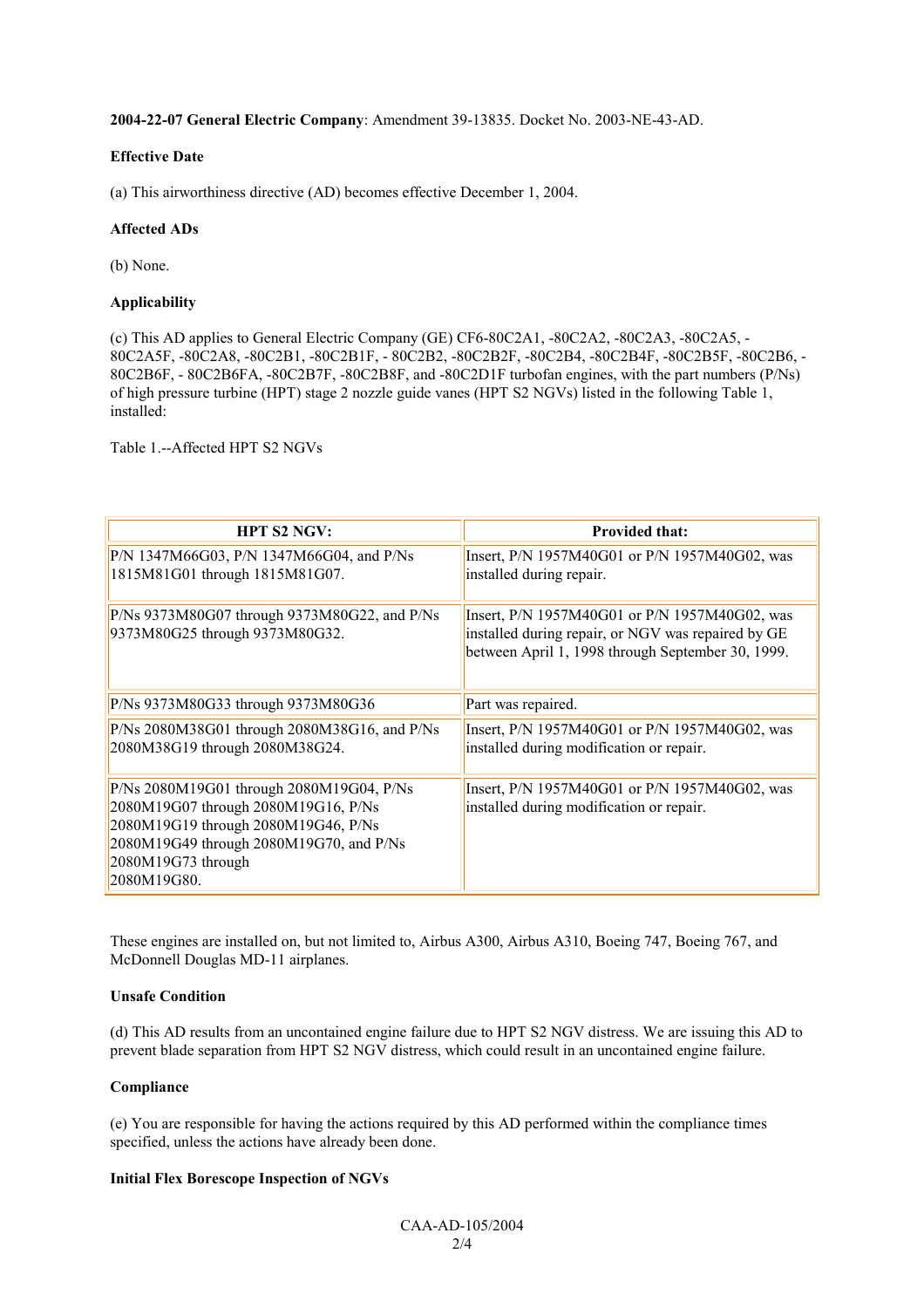(f) Flex-borescope inspect the NGVs following paragraph 3.B.(3) through 3.B.(5) of Accomplishment Instructions of GE Service Bulletin (SB) No. CF6-80C2 S/B 72-0952, Revision 6, dated May 5, 2003, as follows:

#### **Initial Inspection Thresholds**

(1) For all P/N NGVs, initial-inspect after the effective date of this AD at the following applicable initial inspection thresholds:

(i) For CF6-80C2A2, -80C2B2, and -80C2B2F engines, inspect at or before accumulating 1,600 HPT cyclessince-overhaul (CSO).

(ii) For CF6-80C2A1, -80C2A3, -80C2A5, -80C2A5F, -80C2A8, - 80C2B1, -80C2B1F, -80C2B4, -80C2B4F, - 80C2B5F, -80C2B6, -80C2B6F, - 80C2B6FA, -80C2B7F, -80C2B8F, and -80C2D1F engines, inspect at or before accumulating 800 CSO.

(2) For engines listed in paragraphs  $(f)(1)(i)$  and  $(f)(1)(ii)$  of this AD that are already beyond the initial inspection thresholds, inspect at or before accumulating an additional 200 CSO after the effective date of this AD.

# **Reinspection**

(g) Reinspect or remove from service NGVs following the Conditions and Reinspection intervals listed in the "Inspection Table for Cracking in the Airfoil Outer Fillet", Figure 5, Sheets 1 and 2, of GE SB No. CF6-80C2 S/B 72-0952, Revision 6, dated May 5, 2003.

(h) If the recommendation contained in Figure 5, Sheets 1 and 2, of GE SB No. CF6-80C2 S/B 72-0952, Revision 6, dated May 5, 2003, states "reinspect at next regular S2 Blade inspection," then for the purposes of this AD, the next regular S2 Blade Inspection must be within the following intervals:

(1) For CF6-80C2D1F engines with 5.0 or more cycles per flight leg, the next regular S2 Blade inspection means within 250 cycles- since-last-inspection (CSLI).

(2) For all other engines listed in paragraph (c) of this AD, the next regular S2 Blade inspection means within 400 CSLI.

# **Engines Operated as More Than One Engine Model Configuration (Thrust Level)**

(i) For NGVs installed in engines operated as more than one engine model configuration (thrust level), use the lowest applicable initial inspection threshold, and use the reinspection intervals associated with the current engine model.

#### **Alternative Methods of Compliance**

(j) The Manager, Engine Certification Office, has the authority to approve alternative methods of compliance for this AD if requested using the procedures found in 14 CFR 39.19.

#### **Material Incorporated by Reference**

(k) You must use GE Service Bulletin No. CF6-80C2 S/B 72-0952, Revision 6, dated May 5, 2003, to perform the inspections and removals required by this AD. The Director of the Federal Register approved the incorporation by reference of this service bulletin in accordance with 5 U.S.C. 552(a) and 1 CFR part 51. You can get a copy from General Electric Company via Lockheed Martin Technology Services, 10525 Chester Road, suite C, Cincinnati, Ohio 45215, telephone (513) 672-8400; fax (513) 672-8422. You can review copies at the FAA, New England Region, Office of the Regional Counsel, 12 New England Executive Park, Burlington, MA; or at the National Archives and Records Administration (NARA). For information on the availability of this material at NARA, call 202-741-6030, or go to:

*[http://www.archives.gov/federal\\_register/code\\_of\\_federal\\_regulations/ibr\\_locations.html](http://www.archives.gov/federal_register/code_of_federal_regulations/ibr_locations.html)* .